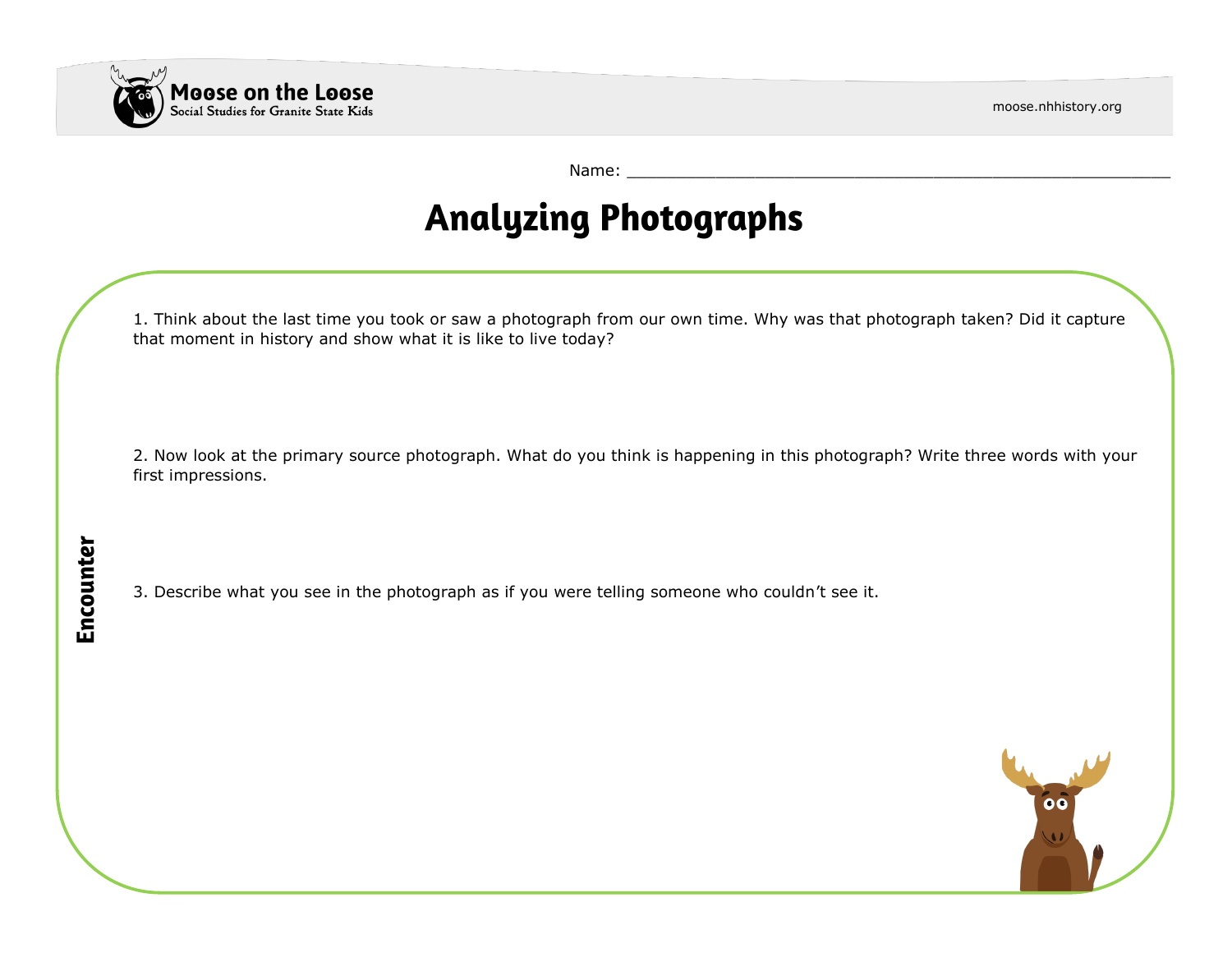

moose.nhhistory.org

00

### Now that you've become familiar with the photograph, it's time to take a closer look at it.

4. First, look for a title or caption. Is there any information that will help you understand the photograph better? If so, summarize it.

5. What clues in the photograph itself might help you figure out where or when it was taken, or what's happening in it?

6. Is this a formal or informal photograph? Is it a candid shot, or are the people posed?

7. Do you think this photograph was intended to be public or private? What do you think is the purpose of this photograph?

8. What else do you notice in this photograph? Is there anything that surprises you?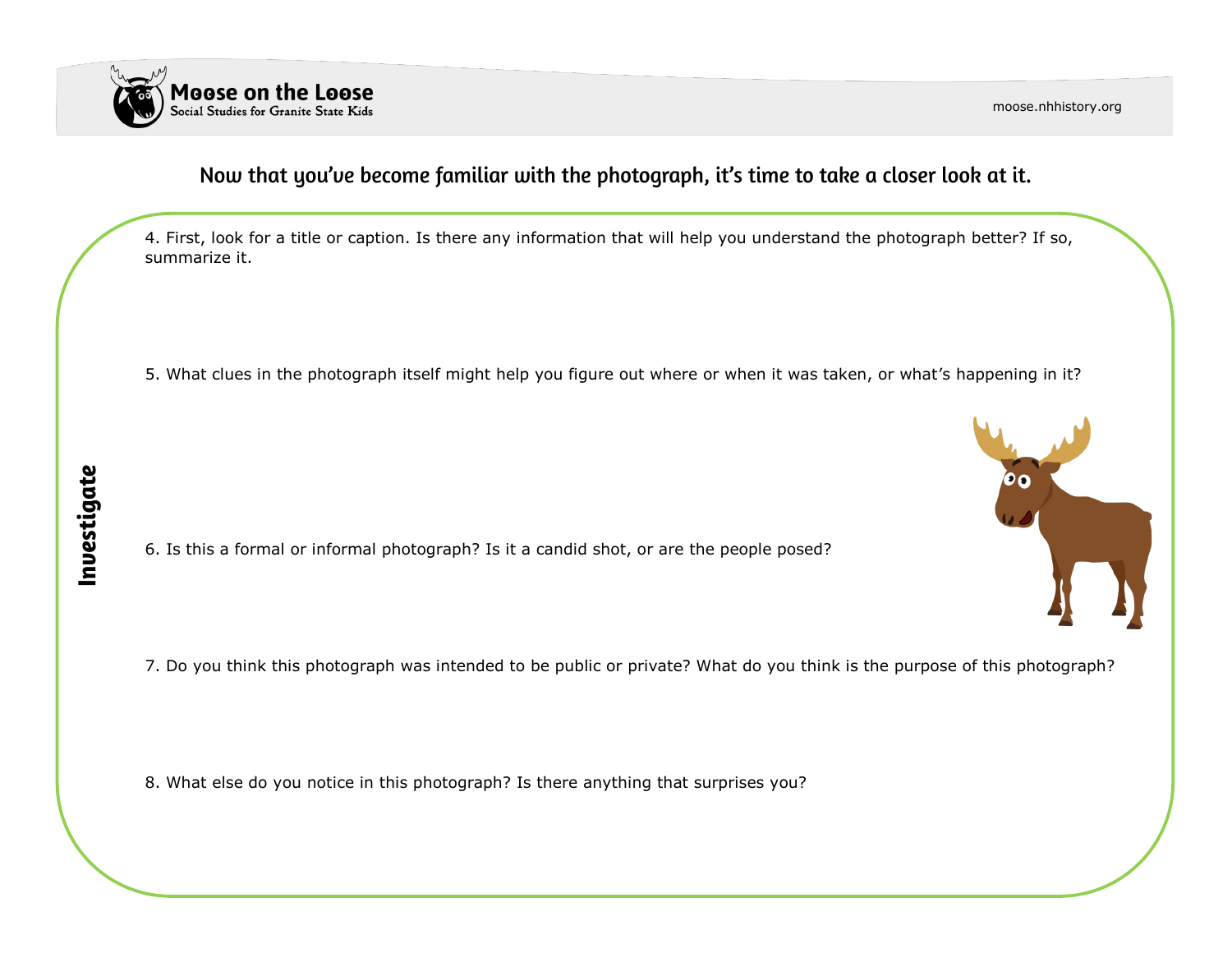

moose.nhhistory.org

### Once you've learned everything you can from the photograph, it's time to build on your knowledge.

9. Now that you know more about the photograph, how have your first impressions changed about what was happening in it?

10. If someone took this photograph in a different time or today, how would it change?

11. How does this photograph add to your understanding of a historical event or people's lives in the past?



**Build** 

#### How can you add to the story?

- What do you think happened one second after the photo was taken or one hour after?
- Create a story from the perspective of one of the people in the photograph.
- Write your own caption for the photograph, or write a story that goes with it.
- Gather similar photographs into a book and write about them all together.